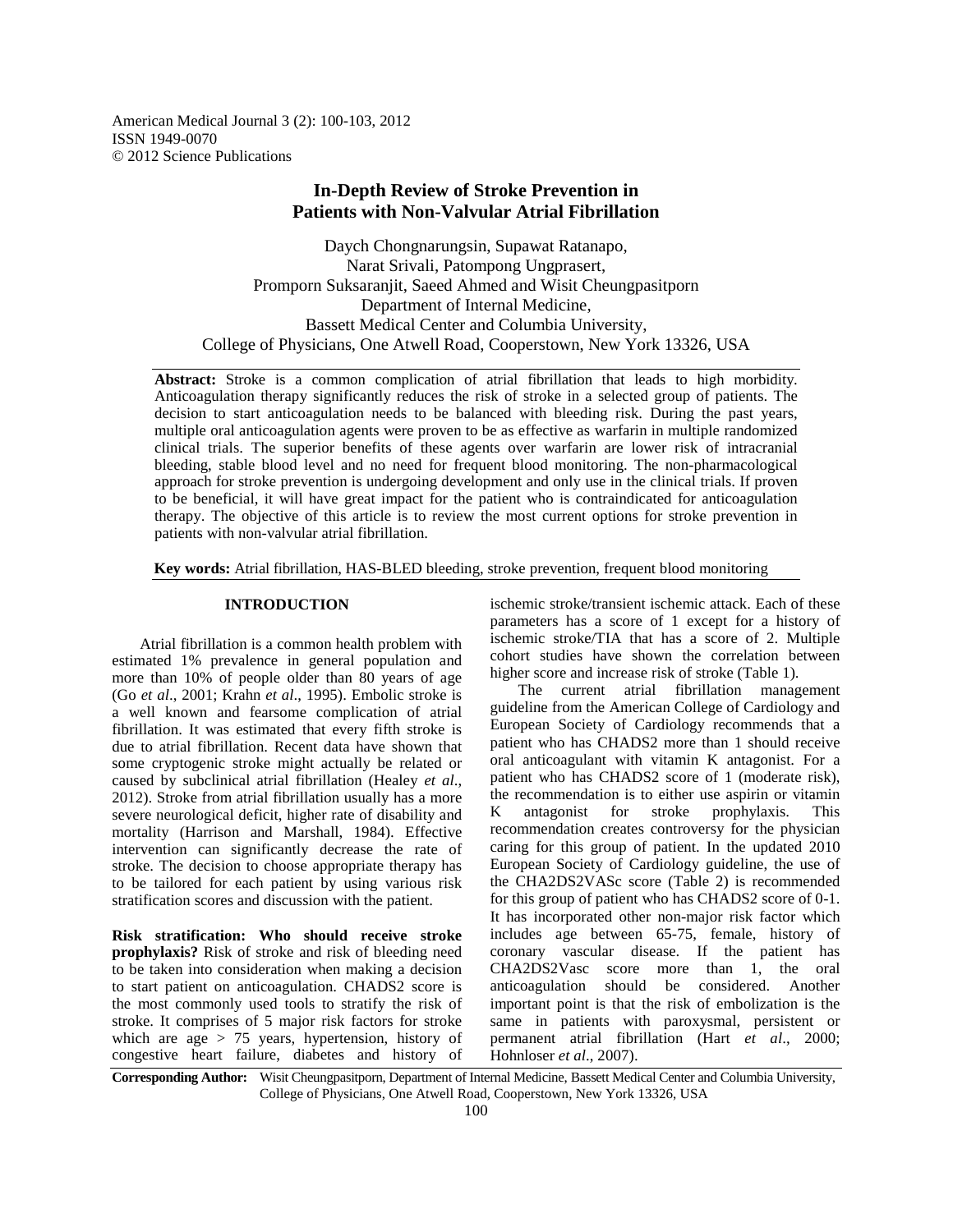| Table 1: CHADS2 score and risk of thromboembolic event |  |
|--------------------------------------------------------|--|
|--------------------------------------------------------|--|

| Table 1. CHAD32 Scote and HSK of unbillocationic event |                  |               |             |
|--------------------------------------------------------|------------------|---------------|-------------|
|                                                        | Event rate       | Event rate    | Number need |
| Score                                                  | without warfarin | with warfarin | to treat    |
|                                                        | 0.49             | 0.25          | 417         |
|                                                        | 1.52             | 0.72          | 125         |
|                                                        | 2.50             | 1.27          | 81          |
|                                                        | 5.27             | 2.20          | 33          |
|                                                        | 6.02             | 2.35          | 27          |
| 5 or 6                                                 | 6.88             | 4.60          | 44          |

| Table 2: CHA2DS2VASc score |                                                |       |  |
|----------------------------|------------------------------------------------|-------|--|
| Letter                     | Risk factor                                    | Score |  |
| C                          | CHF                                            |       |  |
| Н                          | Hypertension                                   |       |  |
| A <sub>2</sub>             | Age                                            |       |  |
|                            | 65-75                                          |       |  |
|                            | $>75$ years                                    |       |  |
|                            |                                                | 2     |  |
|                            | <b>Diabetes</b>                                |       |  |
| S <sub>2</sub>             | Stroke/TIA history                             | 2     |  |
| VASC                       | Vascular disease history (prior MI,            |       |  |
|                            | peripheral vascular disease and aortic plaque) |       |  |

| Table 3: HAS-BLED bleeding risk score |  |  |  |
|---------------------------------------|--|--|--|
|---------------------------------------|--|--|--|

| Letter | Clinical characteristic                          | Points            |
|--------|--------------------------------------------------|-------------------|
| H      | Hypertension                                     |                   |
|        | Abnormal renal and liver function (1 point each) | $1 \text{ or } 2$ |
|        | Stroke                                           |                   |
| B      | Bleeding                                         |                   |
|        | Labile INRs                                      |                   |
| E      | Elderly                                          |                   |
|        | Drugs or alcohol (1 point each)                  | $1 \text{ or } 2$ |

 The risk of bleeding is another factor that needs to consider when starting the patient on anticoagulation. However, over concerns of the risk of bleeding may lead to underutilization of anticoagulation especially in the elderly population (Walraven *et al*., 2009). In the past, there was no bleeding risk scoring systems to help guiding the decision to start anticoagulation. HAS-BLED bleeding risk score (Table 3) is a simplified tool to help clinician estimate the risk of major bleeding (intracranial, hospitalization, hemoglobin decrease  $\geq 2$  g L<sup>-1</sup> and/or transfusion) from oral anticoagulation which will help It comprises of 7 simple clinical characteristics and a score of 3 or more indicates high risk of bleeding (Lip, 2011).

**Choices of anticoagulation:** Warfarin is the drug of choice for stroke prevention in atrial fibrillation. During the past years, multiple alternative agents have been added to the armamentarium. The main advantages of these newer agents over warfarin are predictable effect with no need for monitoring, rapid onset of action, shorter half life and fewer food/drug interaction.

**Warfarin:** Warfarin has been used for stroke prophylaxis since 1954. Multiple studies had clearly shown its efficacy in mortality reduction and stroke prevention over anti platelet agent. It has multiple disadvantages despite its high efficacy. First, it required frequent monitoring of INR level to make sure that the patient is in therapeutic range. The term "Time in Therapeutic Range (TTR)" represents a percentage of time that the patient has INR in the range of 2-3. In SPORTIF III and V trials, patients with TTR less than 60% have higher annual rates of mortality and major bleeding compare with the group that has TTR more than 60 %. Even with the patient that has stable INR level, the recommendation is to check the INR every month. Second, each individual patient has a different response to the same dose of warfarin. This is due to differences in drug metabolism and interaction with food and other medication. Third, major bleeding which means bleeding that requires hospitalization, transfusion, or surgery, or involves particularly sensitive anatomic locations is the most fearsome complication of warfarin treatment. All of these disadvantages have lead to underutilization of warfare in the real world setting. One community database has shown that only 53% of patients received appropriate antithrombotic therapy according to CHADS2 score and 31% were classified as underrated (Gurwitz *et al*., 1997).

**Dabigatran:** Dabigatran is a direct reversal thrombin inhibitor. The first drug since warfarin that is approved by FDA for stroke prevention in atrial fibrillation. The efficacy of dabigatran has been demonstrated in the RE-LY trial (Connolly *et al*., 2009). In this study, 18,113 patients with nonvalvular atrial fibrillation were randomly assigned to receive dabigatran 110 mg, dabigatran 150 mg or warfarin and were followed for 2 years. It was found that dabigatran at the dose of 150 mg is more effective than warfarin in stroke prevention.

 At 110 mg, it has the same efficacy (noninferiority) compared to warfarin. Regarding the bleeding complication, dabigatran 150 mg has the same rate of major bleeding compared with warfarin while 110 mg doses has a much less bleeding episode compare to warfarin. FDA approves dabigatran 150 mg twice daily and 75 mg twice daily for patient with a creatinine clearance of 15-30 ml min<sup>-1</sup>. The physician needs to be aware that the RE-LY trial excluded patient with creatinine clearance less than 30 ml min<sup>-1</sup> and the approval of 75 mg twice daily dose was totally based on pharmacokinetic modeling not from the clinical trial. In Canada and United Kingdom, the use of dabigatran is contraindicated in patients with a creatinine clearance <30 ml min<sup>-1</sup>. The RE-LY trial also showed a small increased but non statistically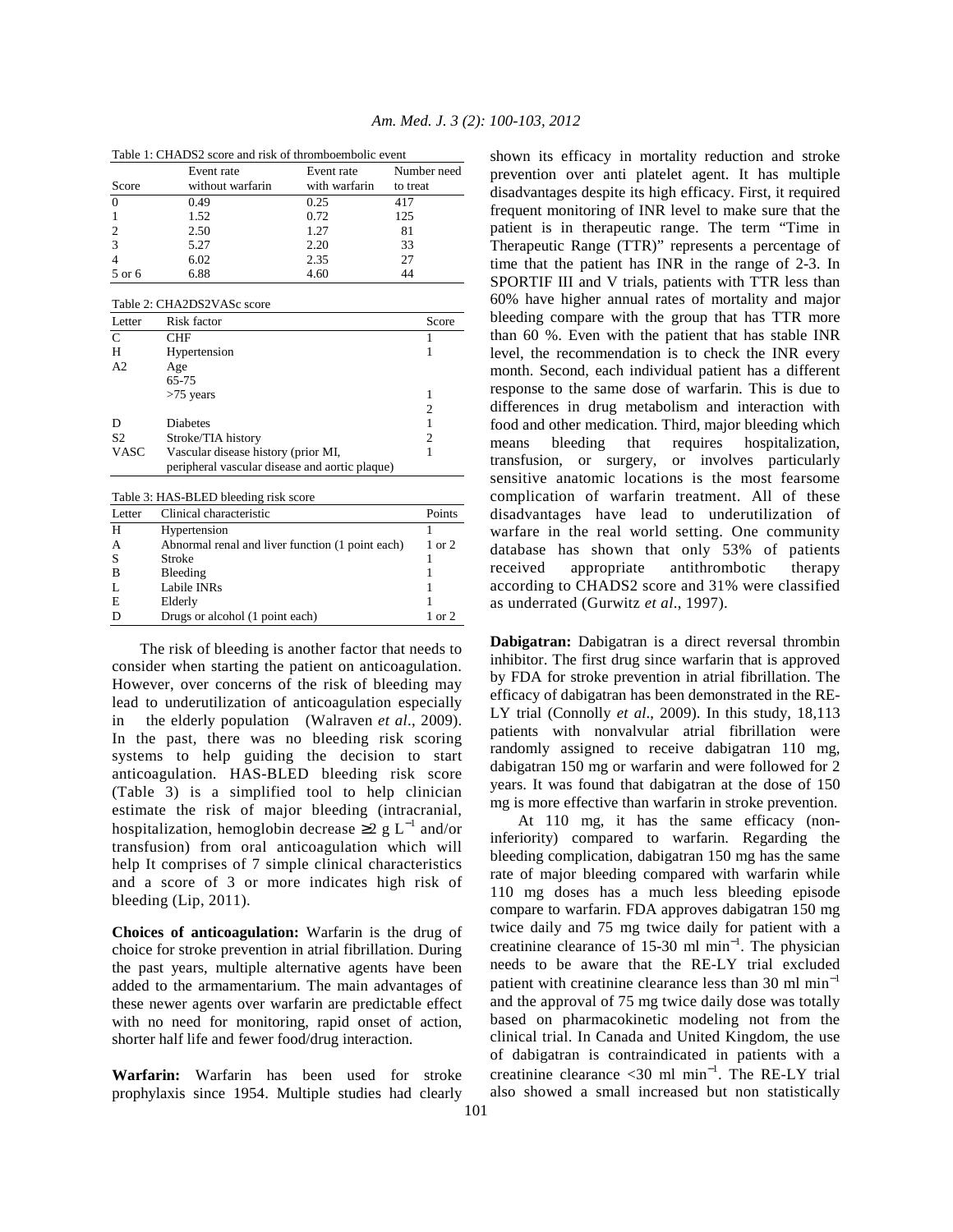significant risk of myocardial infarction with the use of dabigatran. Recently, metaanalysis that includes 7 trials of dabigatran (Uchino and Hernandez, 2012) shows a significant increase in risk of myocardial infarction or acute coronary syndrome. The physician should also take this into consideration when selecting a patient to receive dabigatran.

 Dabigatran has a half-life of approximately 12-14 h and exert a maximum anticoagulation effect within 2-3 h after ingestion. It has to be taken twice daily. Because it is mainly renally excreted, abrupt decline in kidney function may lead to accumulation of the drug and increase risk of bleeding. The patient needs to be told to keep the medicine in the original bottle because it has a risk of breakdown when expose to moisture. The most common side effect of dabigatran is dyspepsia.

**Rivaroxaban:** The most recent oral anticoagulant approved for thromboembolic prevention in nonvalvular atrial fibrillation. The efficacy of rivaroxaban was shown in ROCKET AF trial (Patel *et al*., 2011). In this study, 14,264 patients were randomly assigned to receive either rivaroxaban 20 mg daily (15 mg daily if creatinine clearance is 30-49 ml min<sup>−</sup><sup>1</sup> ) or warfarin (target INR 2.0-3.0). After median follow-up of 707 days, rivaroxaban was noninferior to warfarin for the prevention of stroke or systemic embolism. There was no significant between-group difference in the risk of major bleeding. However, the time in therapeutic range in warfarin group was only 55% which raised a concern for interpretation of the trial result. In the RE-LY study, the time in therapeutic range was 64%.

 Rivaroxaban is an oral direct factor Xa inhibitor. It is not recommended for those with creatinine clearance less than 15 ml min<sup>−</sup><sup>1</sup> (Fox *et al*., 2011). We expect to see more safety data from real-world experience because it has been approved for less than a year at the time that this article is prepared.

**Apixaban:** Another oral direct factor Xa inhibitor that showed efficacy in a randomized controlled trial. It is in the process of obtaining approval from FDA. It has been approved in Europe. Its efficacy has been demonstrated in ARISTOTLE trial (Granger *et al*., 2011). In this randomized, double-blind trial, 18,201 patients were assigned to either apixaban 5 mg twice daily or warfarin (target INR 2-3). After median followup of 1.8 years, stroke and systemic embolism were significantly reduced in the apixaban group (noninferiority compared with warfarin). The rate of bleeding was also significantly lower. In addition, compared to all the above mentioned studies (RE-LY

and ROCKET AF), ARISTOTLE was the only study that demonstrates a reduction in all cause mortality compared with warfarin.

 These newer oral anticoagulants give the patient more convenient compared with warfarin. However, there is no clear consensus or guideline on the management of bleeding complication from these newer agents. The basic available coagulation studies couldn't correctly evaluate the activity of these agents when patient present with bleeding. Ecarin clotting time was shown to have a linear correlation with dabigatran level but it is not widely available. Also, there is no specific antidote to reverse the effect of these newer anticoagulation. Clinicians should also consider this fact when starting their patients on these newer agents.

**Non-pharmacological therapy:** Approximately 20% of patients with atrial fibrillation have a relative or absolute contraindication to anticoagulant therapy. The management to minimize embolization risk in this group of patients is unclear. Studies have shown that 90% of left atrial thrombi form in the left atrial appendage. This leads to the thought that excision or closure of the left atrial appendage should reduce the risk of thromboembolic complication. Various surgical techniques were used which include LAA excision or closure by suturing. These procedures are only performed in patients who are undergoing cardiac surgery for other indications. In a retrospective analysis, surgical left atrial appendage ligation or amputation decreases the incidence of embolic events (3 VS 17%) LAA closure can also be achieved by a percutaneous procedure using a specially designed device to trap blood clots before they exit the LAA. WATCHMAN-R device (Atritech company) was evaluated in the PROTECT AF noninferiority study (Holmes *et al*., 2009). After a mean follow-up of 18 months, the device was noninferior to warfarin in term of stroke, cardiovascular death and systemic embolism.

 The major complication was pericardial effusion. It hasn't been approved by the FDA and should only be considered in highly selected patients in whom longterm anticoagulation therapy is contraindicated.

## **CONCLUSION**

 Atrial fibrillation is responsible for 15% of total strokes and the number of thromboembolic episodes in the USA has been estimated at about 75,000 annually. It is important to identify the patient at high risk for stroke with the use of CHADS2 or CHA2DS2Vasc score and start prophylaxis with anticoagulation therapy. To start anticoagulation, the risk of